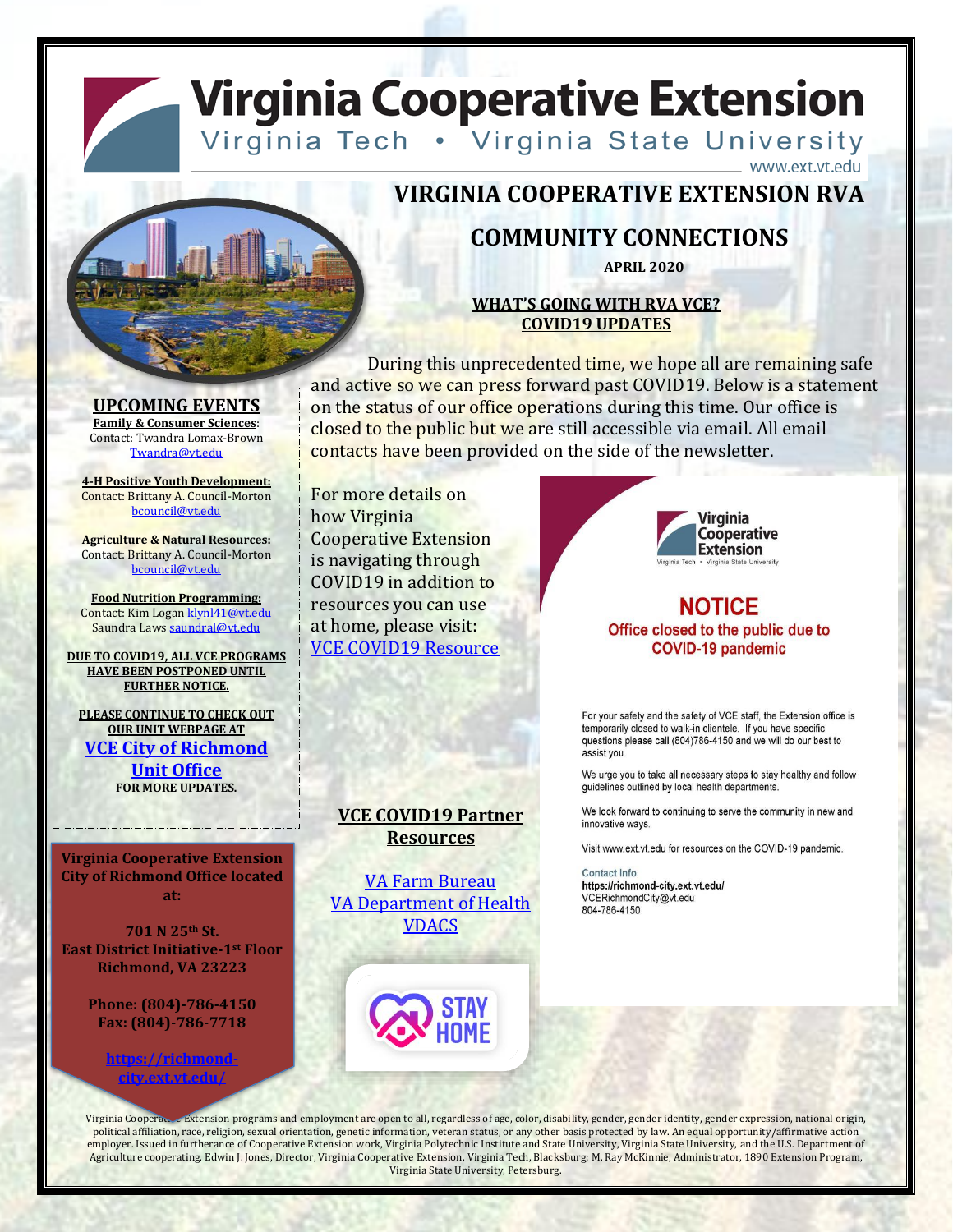# **Virginia Cooperative Extension**

Virginia Tech . Virginia State University

www.ext.vt.edu

#### **Effective Spending During COVID19**

**Twandra Lomax-Brown, Family and Consumer Sciences Agent**

## **SPENDING PRIORITIES<br>DURING COVID-19**

Virginia Cooperative Extension

**Virginia Cooperative Extension** 

Virginia Tech . Virginia State University

#### **MAKE A SPENDING PI**

Most of us are unable to work in the traditional way that we just were 2 weeks ago. This is the time to be more aware of the money you currently have in your pocket. Create a spending plan for the next month that allows your money to stretch!

## IZE

生き

Now is the time to get serious about the most important expenses for your family. Prioritize what must be paid over the next month that you can't live without. Things such as food, water, shelter, electricity, and even internet could be non-negotiable during this time



# **SPENDING PRIORITIES<br>DURING COVID-19**

Virginia Cooperative Extension



#### **STOP UN-NEEDED EXPENSES**

Figure out what expenses are not priority and stop or limit payment. Expenses such as online subscriptions (Amazon, Netflix, Boxy Charm, etc) can be cancelled or postponed to save more money for the month. These spending leaks are expenses that cause your money to disappear right out of your account without any question.



A lot of companies are offering extensions on bills during this difficult time. Now is a great time to call your<br>lenders to see if they are offering any payment extensions because of COVID-19. Some companies are delaying payments for up to 3 months! Take advantage!



**Virginia Cooperative Extension** Virginia Tech . Virginia State University

### **Healthy Habits When Working From Home**

vww.ext.vt.edu

#### **Kim Logan & Saundra Laws, Food Nutrition Programming Assistants**

With many working from home and tackling homeschooling in the absence of childcare, finding strategies to still be

productive while fostering a loving environment may prove to be a challenge. However, we have some great resources



Virginia Cooperative Extension programs and employment are open to all, regardless of age, color, disability, gender, gender identity, gender expression, national origin, political affiliation, race, religion, sexual orientation, genetic information, veteran status, or any other basis protected by law. An equal opportunity/affirmative action employer. Issued in furtherance of Cooperative Extension work, Virginia Polytechnic Institute and State University, Virginia State University, and the U.S. Department of Agriculture cooperating. Edwin J. Jones, Director, Virginia Cooperative Extension, Virginia Tech, Blacksburg; M. Ray McKinnie, Administrator, 1890 Extension Program, Virginia State University, Petersburg.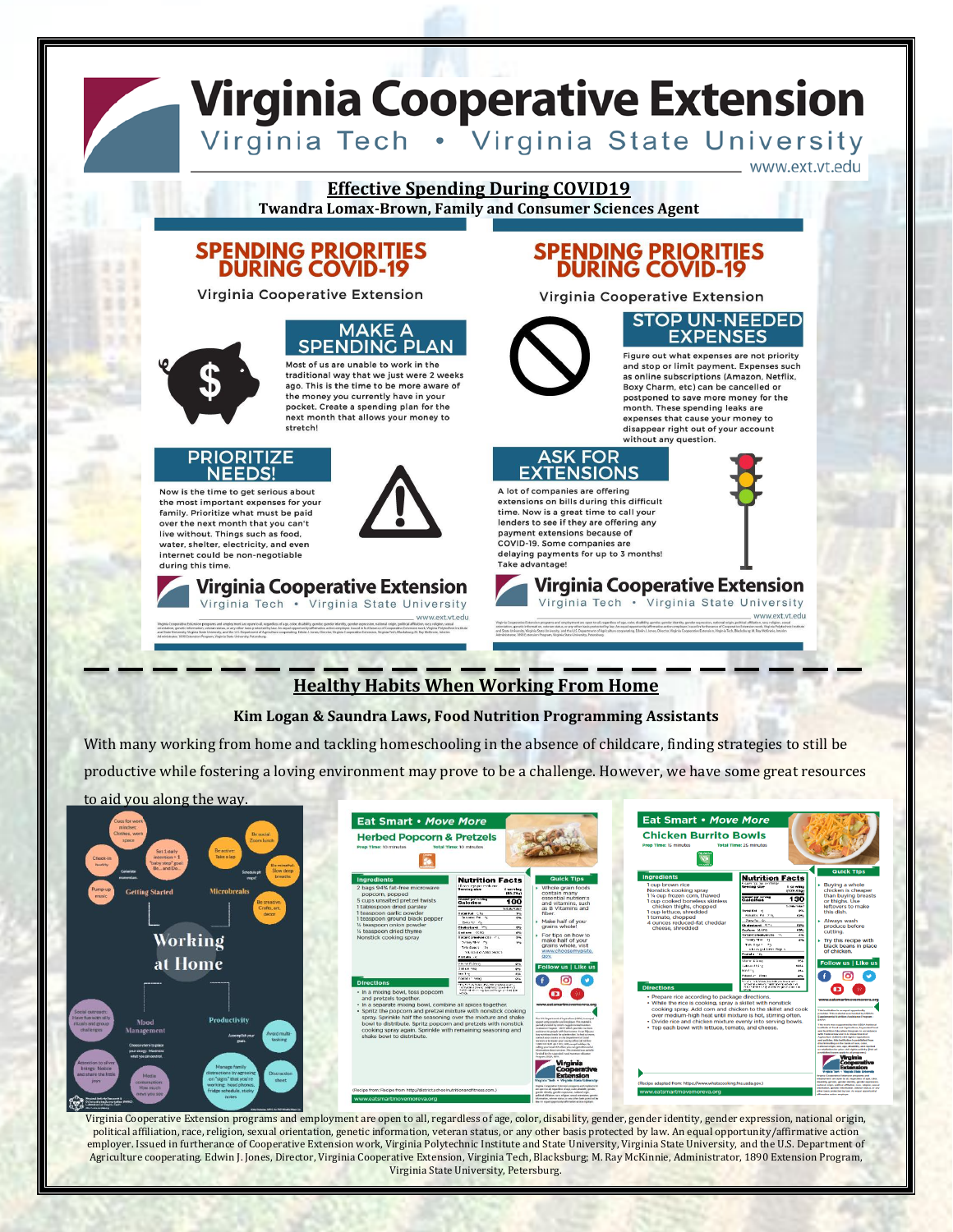**Virginia Cooperative Extension** Virginia Tech . Virginia State University

**Richond Public Schools is distributing food for families located in the City of Richmond. Find details below or at<https://www.rvaschools.net/covid-19-food>**.

#### **4-H DOES WHAT?**

4-H is the youth development education program of Virginia Cooperative Extension. Filled with robust learning experiences where young people partner with caring adults and volunteers in a fellowship unlike any other. Within 4-H, young people are encouraged to participate in a variety of activities that emphasize 4-H's "learning by doing" philosophy of youth development.

#### **4-H Mission**

The mission of 4-H is to assist youth, and adults working with those youth, to gain additional knowledge, life skills, and attitudes that will further their development as self-directing, contributing, and productive members of society.

#### *4-H Motto: "To Make the Best Better."*

4-H camp is **STILL** being planned in the midst of COVID19. Our camping dates are July 13<sup>th</sup>-17<sup>th</sup>, 2020 at Jamestown 4-H Center in Williamsburg, VA. All teen and adult volunteer trainings will be conducted virtually until further notice and if you are interested or have *ANY* concerns, please contact Brittany A. Morton at [bcouncil@vt.edu.](mailto:bcouncil@vt.edu)

*CALLING ALL VOLUNTEERS & TEEN LEADERS!* If you are interested in becoming a 4-H volunteer, you are or know of any teens that demonstrate exceptional leaderships skills please contact Brittany A. Morton at **bcouncil@vt.edu** so we can discuss various opportunities.

#### **4-H Program Wrap-Up for the City of Richmond**

4-H embryology was delivered in 17 Richmond City Public Schools classrooms where youth got to witness firsthand the incubation period of baby chickens! Approximately, 340 eggs were fertile and resulted in an 80% hatch rate of baby chicks that have been relocated to farms. We were even fortuante enough to receive a shoutout from the [RVA Schools](https://www.instagram.com/rvaschools/) Instagram page. Check us out at [VCE Richmond City 4-H](https://www.facebook.com/VCE-Richmond-City-4-H-1079024292150847/) as we share some unique ways to keep the minds of our young ones actively

engaged at home.







www.ext.vt.edu

If you would like to learn more about these programs and how you can get involved, please contact Brittany A. Morton at [bcouncil@vt.edu](mailto:bcouncil@vt.edu) or via phone at (804)-786-4150.

Virginia Cooperative Extension programs and employment are open to all, regardless of age, color, disability, gender, gender identity, gender expression, national origin, political affiliation, race, religion, sexual orientation, genetic information, veteran status, or any other basis protected by law. An equal opportunity/affirmative action employer. Issued in furtherance of Cooperative Extension work, Virginia Polytechnic Institute and State University, Virginia State University, and the U.S. Department of Agriculture cooperating. Edwin J. Jones, Director, Virginia Cooperative Extension, Virginia Tech, Blacksburg; M. Ray McKinnie, Administrator, 1890 Extension Program, Virginia State University, Petersburg.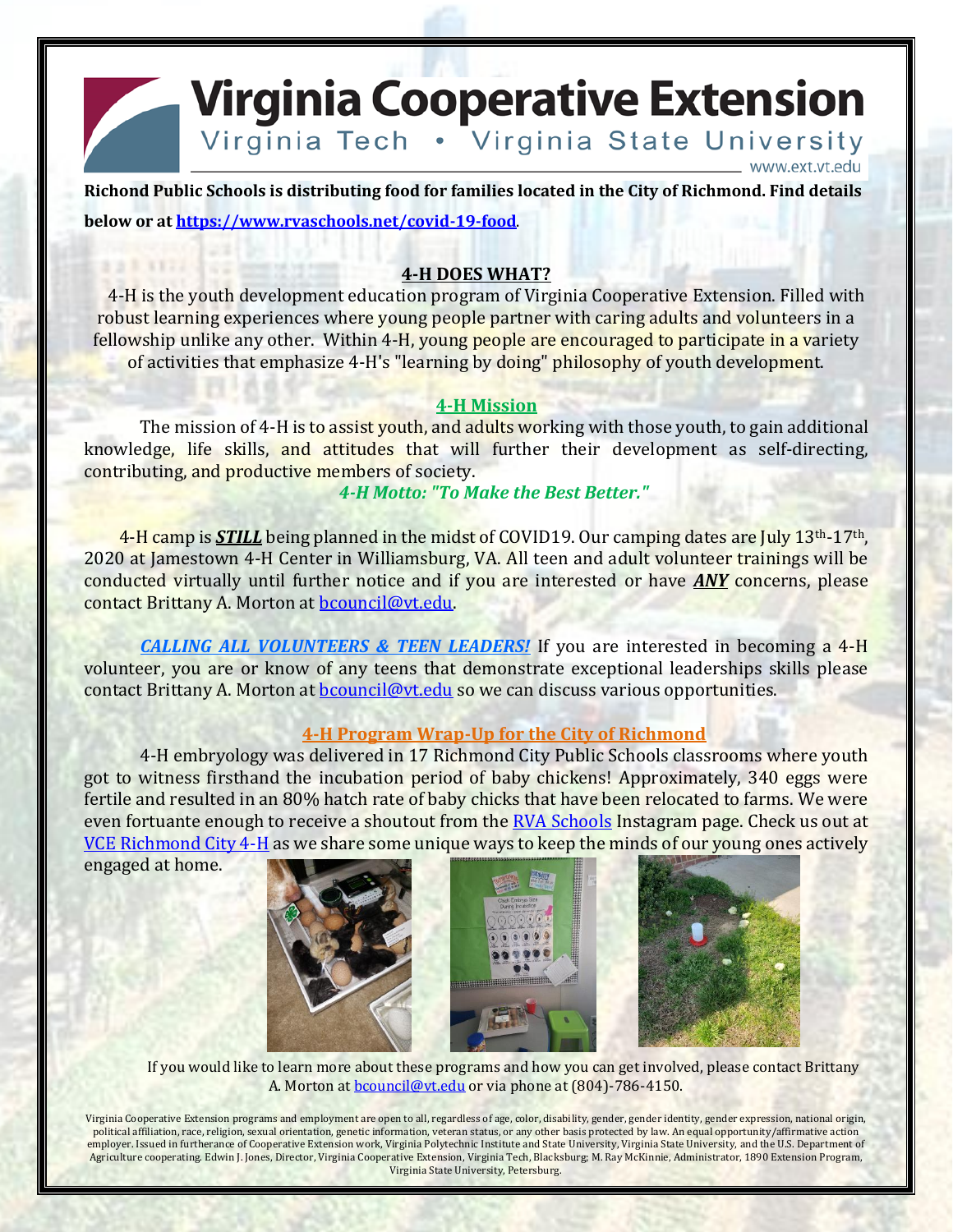**Virginia Cooperative Extension** 

Virginia Tech . Virginia State University www.ext.vt.edu

**Spring Horticulture Tip: Staying Active**

Tip courtesy of *"A Virginian's Year-Round [Guide to Yard Care: Tips and techniques for healthy lawns](https://www.dcr.virginia.gov/soil-and-water/document/yardcare.pdf)  [and gardens](https://www.dcr.virginia.gov/soil-and-water/document/yardcare.pdf)."*

Spring planting needs can vary based on the plants you intend to grow. Keeping these few tips in mind can prove quite helpful and essential.

- 1. Tilling the soil and mixing organic matter helps enhance soil fertility and at times can result in little use of fertilizers.
- 2. Each plant has different needs. Be mindful of plant spacing, companion planting, and soil type favorability. Example.) If tomatoes are fertilized heavily with nitrogen into the summer, the plants will be vines with no fruit.
- 3. Fertilizer application methods based on the lay of the land.
	- a. Broadcasting
	- b. Banding
	- c. Side Dressing
	- d. Foliar Application
- 4. Effective Irrigation, watering during the morning hours allows plants to absorb more water than at the mid-to-late day range when the sun is at its peak. Watering during the suns high time, will result in leaf scalding on plants. Wet foliage overnight makes the primary ground for disease to set in.
- 5. Have little ones at home? Now is the PERFECT time to get them outside and engage in the gardening process. Allow them to assist with seed starter trays or just direct in-ground planting. Have them make plant labels out of popsicle sticks and create fun ways to keep Peter Cottontail and Bambi out of your garden.

#### **Spring Lawn Care**

Been wanting to fix your lawn up a bit but just didn't have the time? Take a look at this **[VCE](https://www.pubs.ext.vt.edu/content/dam/pubs_ext_vt_edu/430/430-532/430-532_pdf.pdf)  [publication for spring lawn care](https://www.pubs.ext.vt.edu/content/dam/pubs_ext_vt_edu/430/430-532/430-532_pdf.pdf)** and take advantage of these helpful tips**. [Fertilization for Spring Lawns](https://ext.vt.edu/lawn-garden/turfandgardentips/tips/spring_fertilization.html)**



Virginia Cooperative Extension programs and employment are open to all, regardless of age, color, disability, gender, gender identity, gender expression, national origin, political affiliation, race, religion, sexual orientation, genetic information, veteran status, or any other basis protected by law. An equal opportunity/affirmative action employer. Issued in furtherance of Cooperative Extension work, Virginia Polytechnic Institute and State University, Virginia State University, and the U.S. Department of Agriculture cooperating. Edwin J. Jones, Director, Virginia Cooperative Extension, Virginia Tech, Blacksburg; M. Ray McKinnie, Administrator, 1890 Extension Program, Virginia State University, Petersburg.